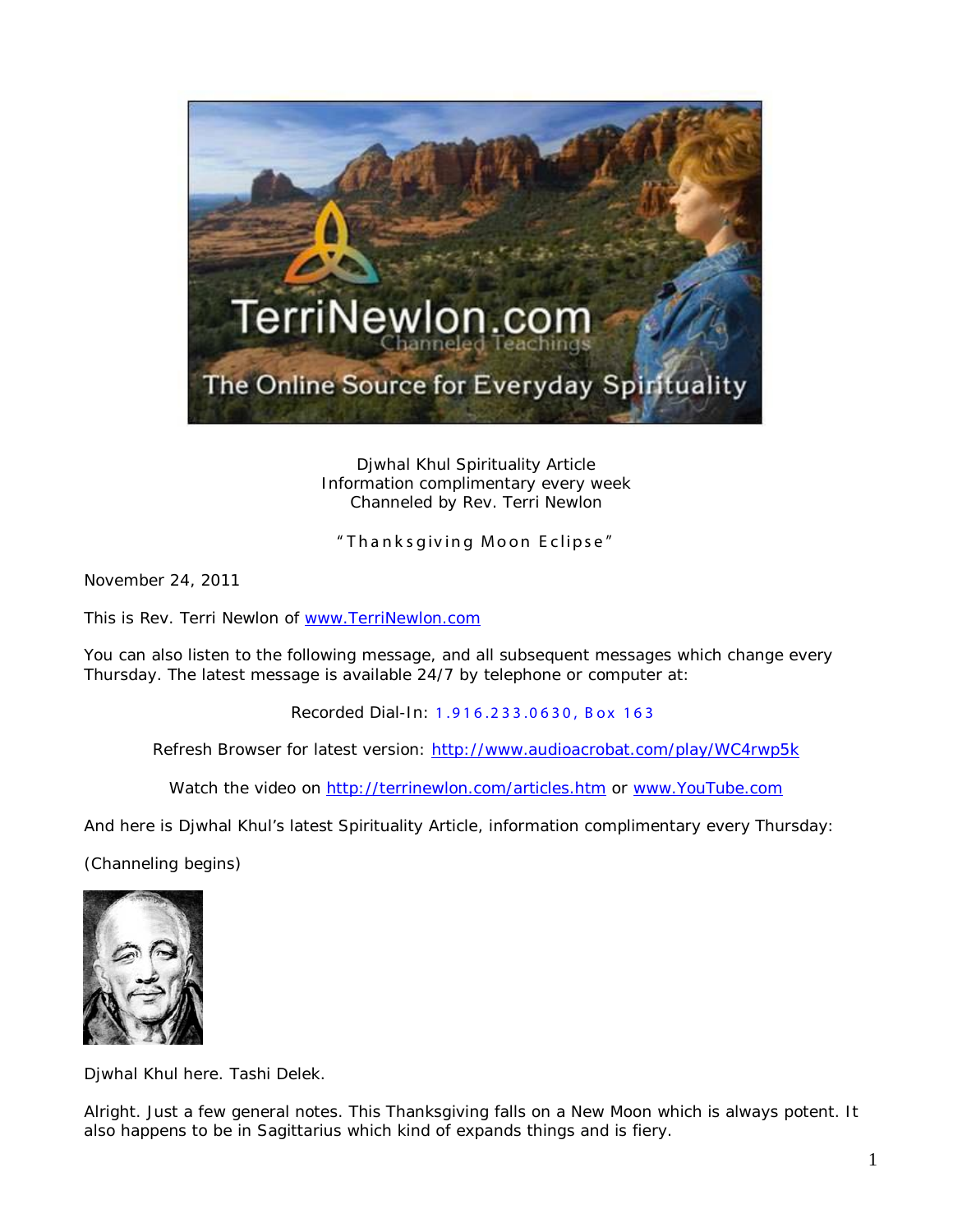Then we have an eclipse on top of that. So we have a solar eclipse. So the vibratory patterns for the weekend are pretty much 'stick close to home'. If you are traveling watch very carefully and I'm especially thinking water travel. It's not as safe. Maybe short car trips but try to keep it minimal. That will be the most enjoyable way to spend the energies.

And then in respect to the original inhabitants of the USA and Canada and Mexico I say again, just respect the native peoples, giving thanks to them and their families as well.

And then inwardly the water prayer, Dr Emoto's Water Prayer:

I am sorry. Please forgive me. Thank you. I love you.

And kind of keep putting that energy out to the ethers. Say it to yourselves. Say it to the ethers. Say it to the water molecules, in the air, etc. That's a very good vibration as well for this particular time period.

Now financial things are looking very interesting. As you probably noticed it is a roller coaster. The Spiritual Hierarchy is still seeing collapse at some point and probably a sharp drop off. So again, think in terms of how can I best protect my money or my resources, wherever you stand in that picture or maybe you're not in that picture at all.

Still think in terms of what is my best strategy during this time period and be prepared to do whatever that calls for.

Then I'd say New Moon, I like that dark moon just as much as Full Moon for different reasons. So when the Moon is dark, essentially you can bury old things for good. So for example, you might write down a pattern that you are ready to release or a behavior that you are ready to stop or whatnot and then bury it in the ground. If you live in a high rise or something, bury it in some potting soil or ceremonially burn it in a very safe way so it can't cause any harm to yourself or to the building. That sort of thing.

Just really focus on what you want to let go of. Once that feels released, focus upon what you would like to bring in instead. Now it might be peace of mind, a more peaceful environment, in other words you're going to give up a lot of stressful things and you're going to trade it up for some meditation time or relaxation; time to read books, time to sleep in in the morning. Or maybe you're going to trade something that's a drama in your life and you're going to replace it with serenity or something of that nature.

So the encouragement is to consciously focus on something, especially this New Moon, that you want to release and what you would like to replace it with.

Alright. In gratitude I AM and as always, I thank you and send my love to you,

Djwhal Khul

Channeled by Rev. Terri Newlon [www.TerriNewlon.com](http://www.terrinewlon.com/)

(Spirituality Article, Transcribed by Micheline Ralet)

Training for Modern Mystics [Channeled Teachings for Everyday Spirituality](http://www.terrinewlon.com/)